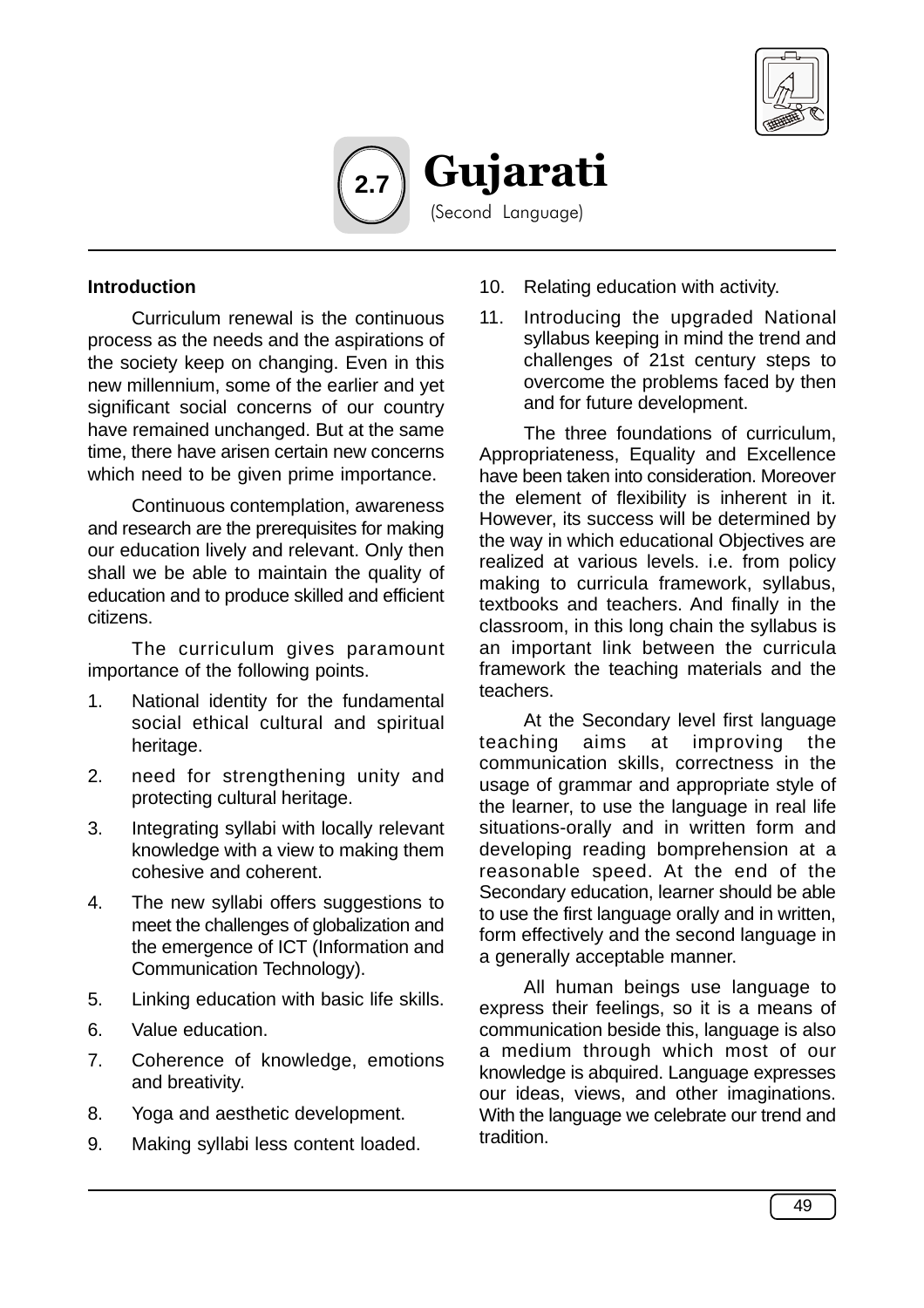

Development of language is ultimately stimulated by our cultural heritage and the needs of social development, but we would not overlook the reverse dependence either. Human society can not do without language as the most important, most perfect and universal means of communication, expression of thoughts and accumulation and means of expression. It is equally important to realize that languages are not discrete objects our theme almost frozen in time and space, both physical and mental.

The syllabi in Gujarati have been set to introduce the aims and to achieve the goal set by M.S.B.S. and H.S.E. It enhances the basic language abilities like learning, speaking, reading, writing and thinking. For this purpose syllabus is prepared as per the age and standards. The basic aim is to introduce, Linguistic Units and to develop linguistic skills of the students.

Last but not the least it is hoped that this will cater to the needs of the present education systems for which it is formulated.

#### **Objectives**

To enable student's to

- 1. acquire fair knowledge of basic structure of the language and elements of grammar as per syllabus.
- 2. enrich the vocaculary.
- 3. accquire skill in reading silently story books, news papers, magazines and other prescribed texts with proper speed and understanding.
- 4. develop ability to narrate experiences, participate in debates and discussion and express their views in correct language and in logical sequence.
- 5. develop ability to express ideas from the text in their own language without sacrificing the content.
- 6. develop skills in writing composition like essays, letters, etc.
- 7. make proper use of dictionary and other reference material on their own.
- 8. develop interest in reading literary passages and appreciating the beauty of language and ideas in them.
- 9. cultivate broad human and cultural outlook through literature read by them.
- 10. develop the asthetic sense to appreciate imagination and creative pieces of literature.
- 11. develop awareness of unity in diversity.
- 12. develop the ability to understand the subject in a tension free environment.

# **STD. - IX**

- 1. **PROSE** : About 60 pages.
- 2. **POETRY** : About 60 Lines.
- 3. **RAPID READER** : About 20 pages.

## 4. **COMPOSITION**

- a) Conversation
- b) Letter writing i) Formal
	- ii) Informal
- c) Story writing by given points.
- d) Advertisement.
- e) Unseen prose and poetry.
- f) Essay Writing i) Biographical
	- ii) Descriptive
	- iii) Imaginative
- g) Translation from English to Gujarati
- e) Precis

## **5. GRAMMAR :**

- a) Type of sentences
- b) Noun/Pronoun
- c) Adjective